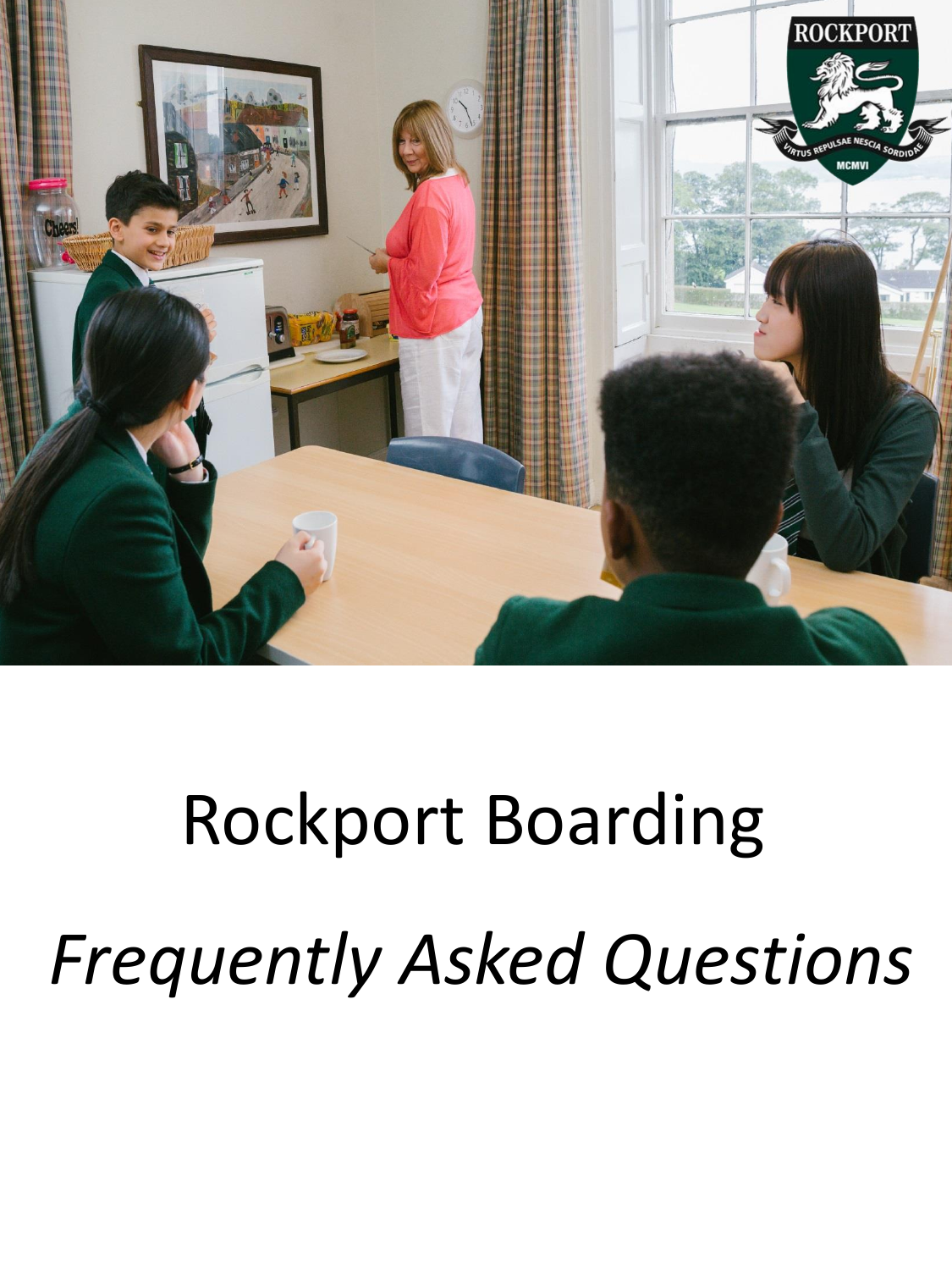# **Can you arrange to pick up our son or daughter from the airport?**

Yes we can. Whether your son or daughter travels accompanied or unaccompanied, we ensure all students are greeted by staff whether they travel to us through our local airport (Belfast City) or through our International airports in Belfast and Dublin.

A small charge is added to cover parking for Belfast arrivals/departures, and a charge of approximately £50 is applicable for Dublin arrivals/departures.

If you wish to travel to see your son or daughter, feel free to contact us and we can help you with travel arrangements.

# **Do you have guardians that we can use for school holidays?**

The school has worked with Students International to organise the care and housing of students through holiday periods. Parents should contact Students International, or other local agencies, directly in respect of organising these stays.

# **Does the school help with Visa applications?**

The School holds a Tier 4 Highly Trusted Visa status. Parents can discuss visa arrangements with the School Office and the School Office can provide information that will assist parents/agents in their visa applications.

# **Do you provide school equipment?**

Yes, the school has a fully stocked equipment shop through which we can provide stationary and other school equipment. We are also able to arrange for the provision of any bulky sports equipment that can be costly to ship or post directly. Parents can also order school and sports equipment directly from suppliers and have it delivered to the school.

# **Can you provide uniform?**

Yes, we do our best to provide as much 'on-loan' uniform for students who are staying for short periods to assist with cost. However, if students are staying for longer, we have a fully stocked uniform shop. If parents send us through measurements before arrival, we can also ensure that all uniform items are here on arrival.

For a full list of uniform requirements please contact the school office [schooloffice@rockportschool.com](mailto:schooloffice@rockportschool.com)

# **Can you accommodate different food tastes and food allergies?**

Yes, we can. We pride ourselves on the fact that all of our food is sourced locally and the kitchen staff take pride in being able to accommodate different food tastes and allergy issues. Parents and agents can request copies of our weekly menus. They can also be viewed on our website.

# **Is there an induction for new students?**

Yes, there is. We have daily breakfast boarding meetings to update students about routines and expectations. When requested, we can also set up each new student with a 'buddy' to help them with their transition into boarding. The Boarding and Teaching staff liaise regularly to ensure the students are well supported with their studies.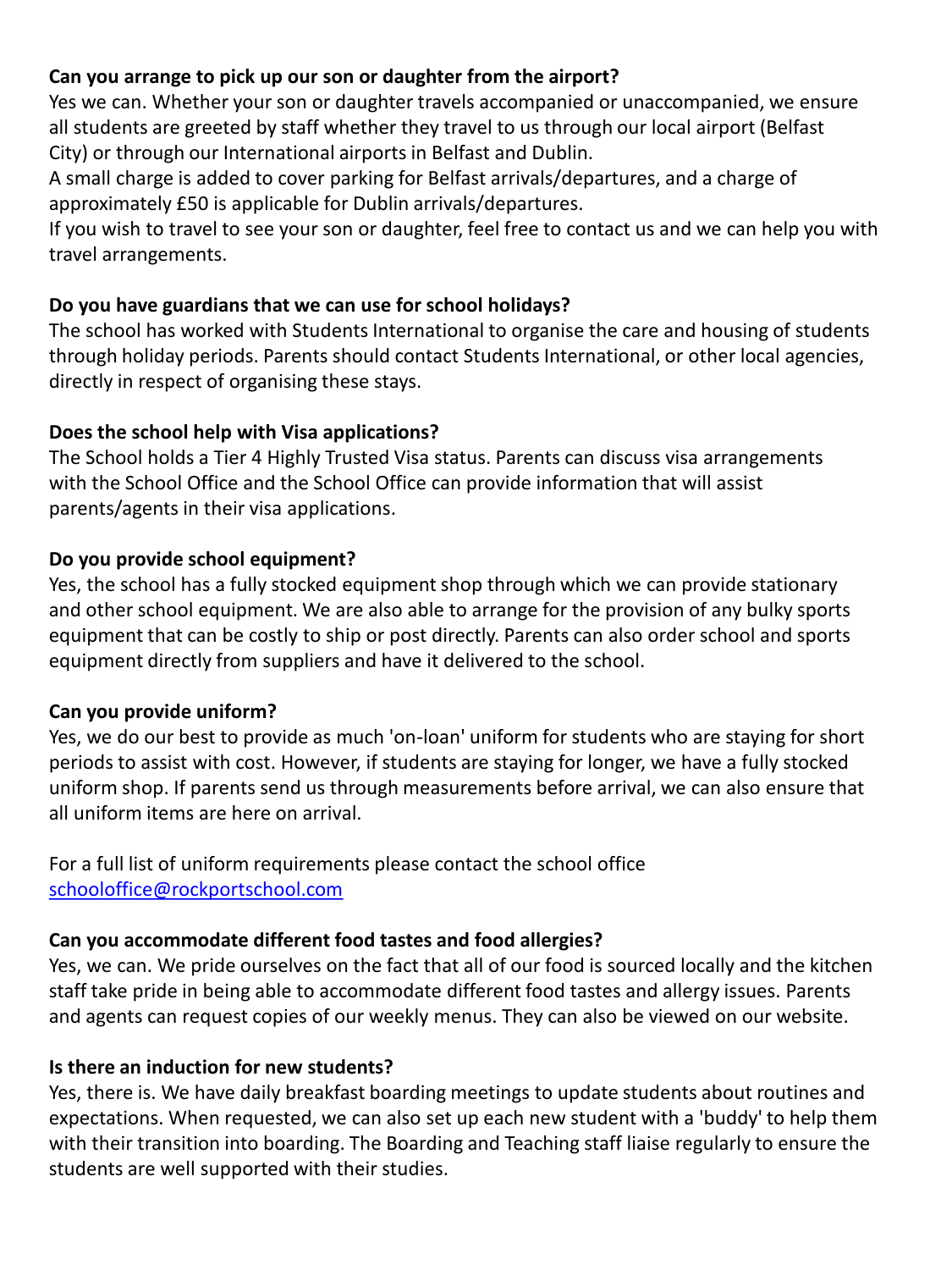# **What are the rooms like?**

Our rooms are warm, well-furnished and students have places to rest, study and play throughout the House. We have a 'Home Room' for snacks and meals and also a Common Room with sofas and television. There are similar recreational spaces on both the boys and girls corridor and there is WiFi available throughout the house.

# **What about laundry and bedding?**

The house parents organise a rota of laundry for boys and girls and all clothes and bedding are laundered on a regular basis. The cleaning staff work hard to make ensure the House is tidy and clean.

### **What about pocket money?**

Parents are asked to set a small weekly amount of pocket money and inform the Houseparent of the limit. The Houseparent will arrange withdrawals of this with the Bursar and pupils should see the Houseparent to collect their pocket money.

# **What about Fire Safety?**

We have regular fire drills to best ensure that students know how to evacuate the House in an emergency.

# **Do you offer extra help for English?**

Yes, we can arrange additional EAL sessions for your son or daughter, with cost and payment being arranged through the Bursar.

### **Are you able to support a particular hobby or sport?**

Yes, we are. We have links with external clubs and will endeavour to make sure our students stay in touch with their interests, whether these are physical, musical or artistic.

# **How can our child stay in touch with home?**

As the House is Wi-Fi enabled, students can stay in touch via e-mail and Skype/Facetime and we place no restrictions on their ability to phone home. However, we would encourage parents to make sure they try to phone outside 'prep' hours and near bedtime. We would also encourage parents to raise any concerns they may have through contact with their son or daughter as quickly as possible with us, so that we may action it and reassure the student with our quick response.

# **Does my child need a laptop?**

The Boarding House does have access to computers but Senior students in particular find a laptop useful for maintaining contact and doing school work.

### **Does the school stream classes?**

No - and our small classes allow us to know every student and their needs.

# **What is the schedule of homework/prep?**

The student has a period of prep in the afternoon and another one in the evening time.